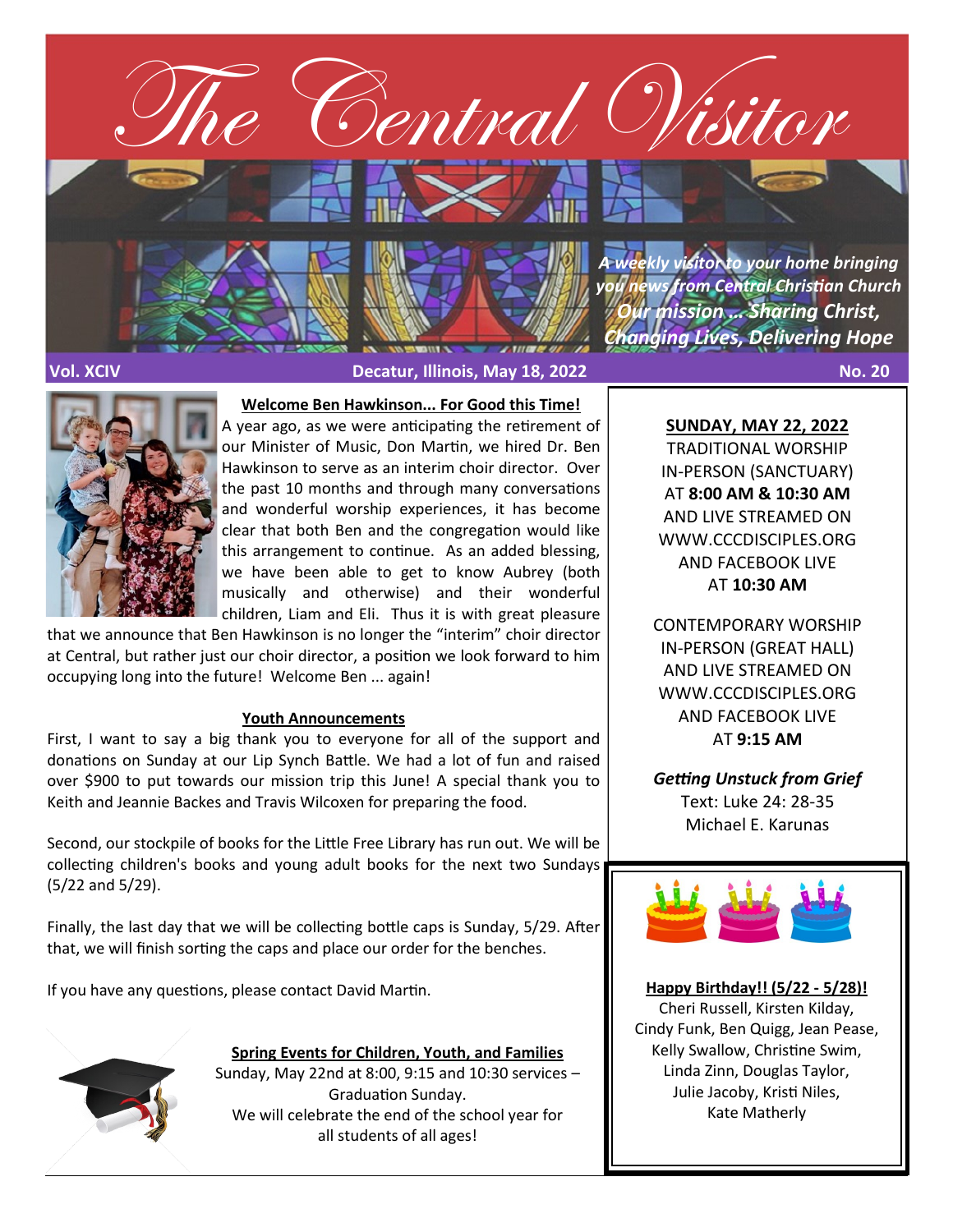

# **Volunteer Opportunities**

The **Good Samaritan Inn** is seeking volunteers on specific dates in May and June. Shifts are 9 a.m.-11 a.m. and 11 a.m.-1 p.m. You can volunteer for one or both shifts. If you can help on any of the dates below, please contact Good Samaritan directly, (217) 429-1455 or

[Outreach@GoodSamInn.org](mailto:Outreach@GoodSamInn.org)

Saturday, May 21 Monday, May 23 Tuesday May 24 Wednesday, May 25 (a.m. only)

> Friday, May 27 Sunday May 29 Tuesday, May 31

Saturday, June 4 Sunday, June 5 Saturday, June 11 Wednesday, June 15 Saturday, June 18 Sunday, June 19 Wednesday, June 22 Friday, June 24 Monday, June 27 Tuesday, June 28

Also, **The University of Illinois Extension office** is looking for groups to assist with gardening and other outdoor work at **Crossings Healthcare** every 2nd Saturday during the growing season for things like planting, mulching, winterizing, cleanup, etc. For more information, email Allison at ARaiha@crossinghealthcare.org.

And… As always, cereal is still needed at **Northeast Community Fund**. Also in the summer time, we try to collect foods that kids can prepare for themselves. Please help fill the grocery cart in the Connection Café. The next collection will be June 5. Thanks for your generosity.

# Minister's Article

## *Vacation Bible School – Looking for Volunteers*

After a couple years of fits, starts, and abbreviated programming due to the COVID pandemic, we are looking forward to a Vacation Bible School in a way that feels like what we have traditionally done. This year's VBS will be held: Monday – Thursday (4 days), June 20-23 from  $9 - 11$  a.m. The theme is Passport to Peace, and things are beginning to take shape as we speak. The overall director of VBS this year will be David Martin. Alongside David, our Christian Education committee has been hard at work laying the groundwork for what we anticipate being a great week!



What we are want to share with you now is our list of Volunteer Opportunities. In the coming weeks, there will be a chance to donate snacks and craft supplies (if that is your gift). And for the programming part of VBS, we have already secured Team Leaders for each of our key areas. Beside their names (below) you will see the number of "assistant volunteers" those team leaders would like to have join them. If you would like to join a particular team leader, please contact the church office and let us know. You will also see a space marked "Other." If you are happy filling in wherever you might be needed – or cannot commit

to being an assistant for one of the team leaders – feel to free to let us know that as well. You may also sign up online by clicking **[HERE](https://cccdisciples.shelbynextchms.com/external/form/b0cdfe5d-74d7-4750-8392-5389b38c1b2c)**.

Pre-K children Ellen Damery (1-2 volunteers) Opening worship Pastor Michael (2 volunteers) Games **David Martin** (2 volunteers) Snacks Gretchen Kirby (3 volunteers) Crafts Diana Ritter (3 volunteers) Bible Story Time Zach Martin (1 volunteer) Crew Leaders **Ashley Swallow** (6 volunteers) **Other** 

Blessings – Michael

## **"Right in Front of Our Eyes"**

On Mother's Day this year, Jeannie Backes gave the elders meditation at the communion table. The sermon theme for that day focused on how sometimes that answer we are looking for is right in front of our eyes. Jeannie's meditation tied in the sermon, Mother's Day and communion so well, I wanted to share it with you here.



*(continued on page 3…)*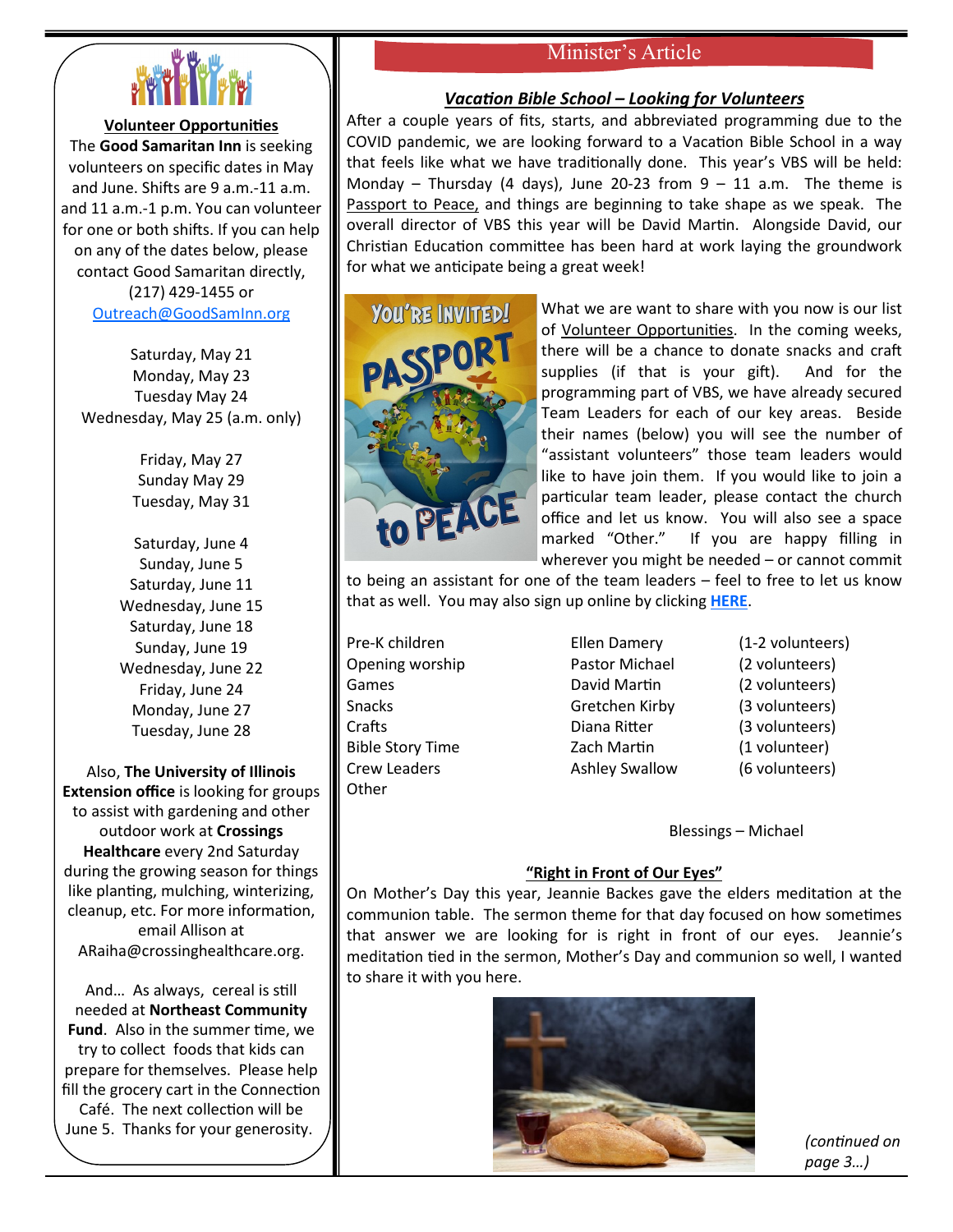*I read again the words of Jesus: "I have told you and you do not believe me." It brings to mind, on this Mother's Day, the many times my mother would say something like, "Open your eyes. It's right in front of you." Or my favorite, "If it had been a snake, it would have already bitten you!" I guess we are a lot like the unbelievers in Jesus' day. We can't see sometimes what is right in front of us. And like Jesus, our loving mothers would get frustrated trying to teach us to see what is right in front of us. But now let us pause and see this communion table and remember the word of Christ – "Do this in remembrance of me." Let us humble both our hearts and minds to reflect on his deep love and great sacrifice for our salvation. As we eat this bread and drink this cup, may we carry this moment – which is right in front of us – with us throughout this week.* 

# **INVITATION TO ATTEND ECCLESIA/FELLOWSHIP ADULT SUNDAY SCHOOL CLASS Room 340, 9:15—10:15 a.m.**

During the pandemic, the Ecclesia/Fellowship Adult Sunday School Class suspended meeting as a class. We are reorganizing and would like for you to join us. We enjoy fellowship and Bible study using the "Seasons of the Spirit" Revised Common Lectionary materials. We would love to have you join us. Just show up and you will be warmly welcomed! Hope we see you there!

## **Small Groups this Week**

*If you're in a small group, let us know what your small group's focus is for the week, and we'll let others know about it! If you would like to attend any of these groups, simply show up! If you would like more information before attending, let us know [\(central@cccdisciples.org\)](mailto:central@cccdisciples.org).* 

Sundays - Ecclesia (mixed Sunday School class) Room 340 at 9:15 a.m. Reading through the Seasons of the Spirit curriculum.

Tuesday Journeymen (men's bible study) Connection Café at 7:00 a.m. Conversation led by Brian Maple, Jim Fitzpatrick, or Pastor Michael

Thursday Journeymen (men's bible study) Connection Café at 4:00 p.m. Conversation led by Jack Dixon or Paul Gorden

Thursdays - Koinonia (mixed small group) Room 412 at 5:30 p.m. Discussing Tony Evans book "Kingdom Disciples" (focus on leading a Christcentered life and sharing faith with others).



## **Summer Job Opportunity**

Dickson Valley Camp and Retreat Center in dicksonvalley Newark, IL, is seeking summer staff. DV is a Christian organization that runs summer camps for kids. They are looking for summer camp

counselors and other staff, generally older high school students as well as college students home for the summer. These are paid positions! For more information on open positions, job descriptions, compensation, and more, contact dicksonvalley.com/workdv.



# **Sunday (22) - Graduation Sunday!**

 8:00-Traditional Worship, Sanctuary 9:15-Contemporary Worship, Great Hall

& Facebook Live & Live Stream

 10:30-Traditional Worship, Sanctuary & Facebook Live & Live Stream

# **Monday (23)**

 5:15-Preschool Board Meeting **Tuesday (24)**

 7:00-Journeymen, Connection Café 9:30-Christcare Stitchers, 3R

#### **Wednesday (25)**

10:00-Ministers' Meeting

# **Thursday (26)**

10:00-Alanon, 340

 4:00-Journeymen 2, Connection Café 5:00-Koinonia, 412

6:00-Brass Choir, Disciples Room

7:00-Chancel Choir, Choir Room

# **Friday (27)**

# **Saturday (28)**

#### **Sunday (29)**

 8:00-Traditional Worship, Sanctuary 9:15-Contemporary Worship, Great Hall & Facebook Live & Live Stream 10:30-Traditional Worship, Sanctuary & Facebook Live & Live Stream



**Counting On You Sunday, May 15, 2022** Total worshipping online = 159 Total worshipping in-person = 231